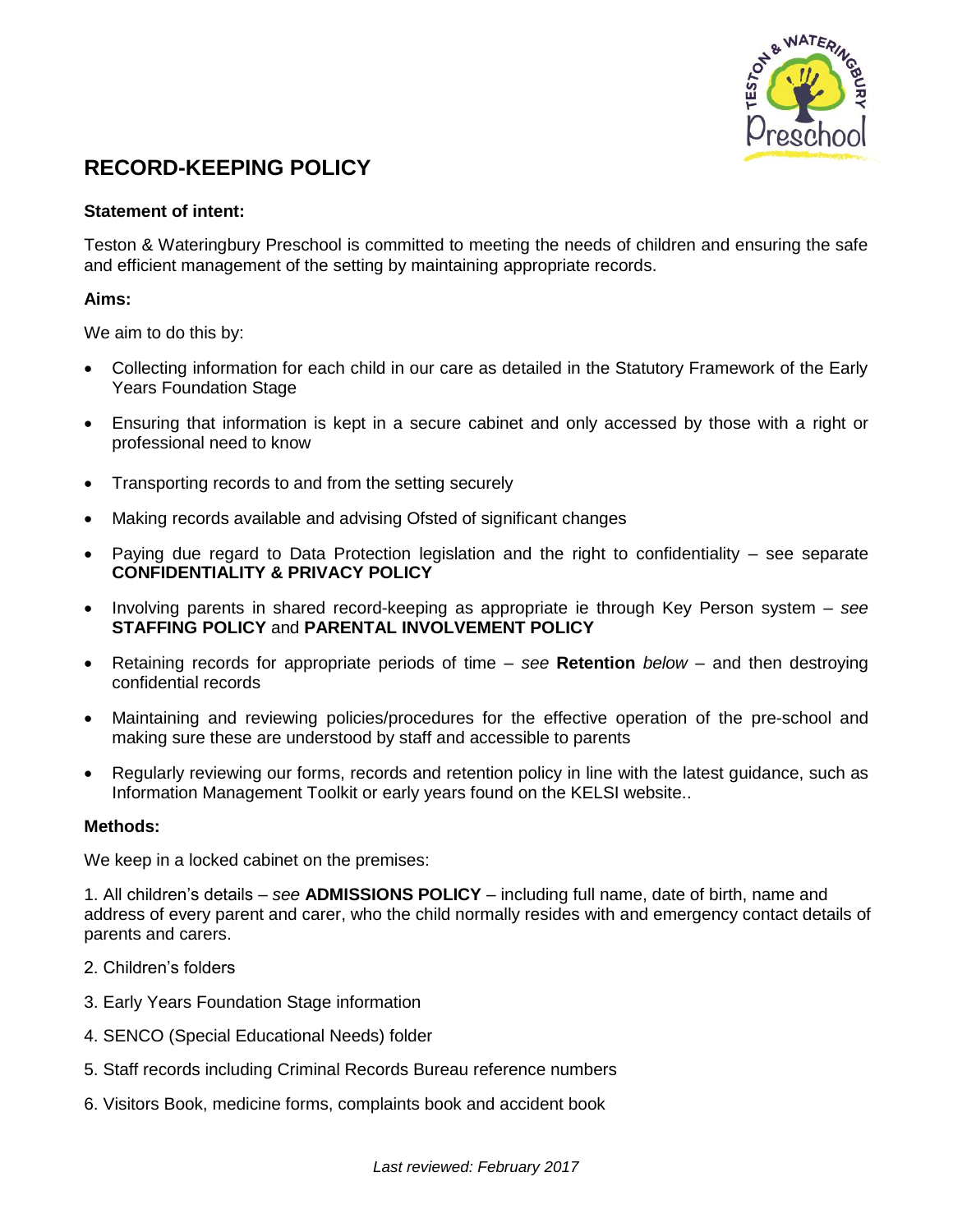- 7. Copies of previous Ofsted inspections
- 8. Policies
- 9. Safeguarding folder.

# **Notification of changes:**

Ofsted are informed at the earliest opportunity of:

- Changes in member of staff
- Changes in membership of the Trustees
- Significant changes to premises
- Changes to name or address of setting and/or changes to charity registration
- Significant changes to operational plan
- Allegation of abuse by member of staff or volunteer
- Any reported food poisoning outbreaks that concern two or more children
- Any reports of a notifiable disease
- Any other significant event.

## **Retention periods for records:**

In line with the Pre-School Learning Alliance guidance we retain a daily record of the names of children and staff in attendance for a reasonable period of three years after children/staff have left us (EYFS Welfare Requirements/Childcare Act 2006).

Personal files relating to staff employment records are retained for 6 years after the member of staff has left us.

Accident record books are retained from the date of birth of the child involved in the accident/incident plus 25 years. If an adult is injured, then the accident book is kept for 12 years from the date of the incident.

Records showing the administration of medicine to a child are retained from the date of birth of the child concerned plus 25 years

Old copies of our Fire Safety (contained in the Health, Hygiene & Safety policy), Missing Child and Uncollected Child policies are retained in the Policy Folder - 1 kept at the setting and one by the Designated person - for a period of 7 years after the policies have been superseded.

The Safeguarding Children policies are retained for 50 years.

Records of reportable death, injury or dangerous occurrence are kept for three years after the date on which it happened (The Reporting of Injuries, Diseases and Dangerous Occurrences Regs 1995).